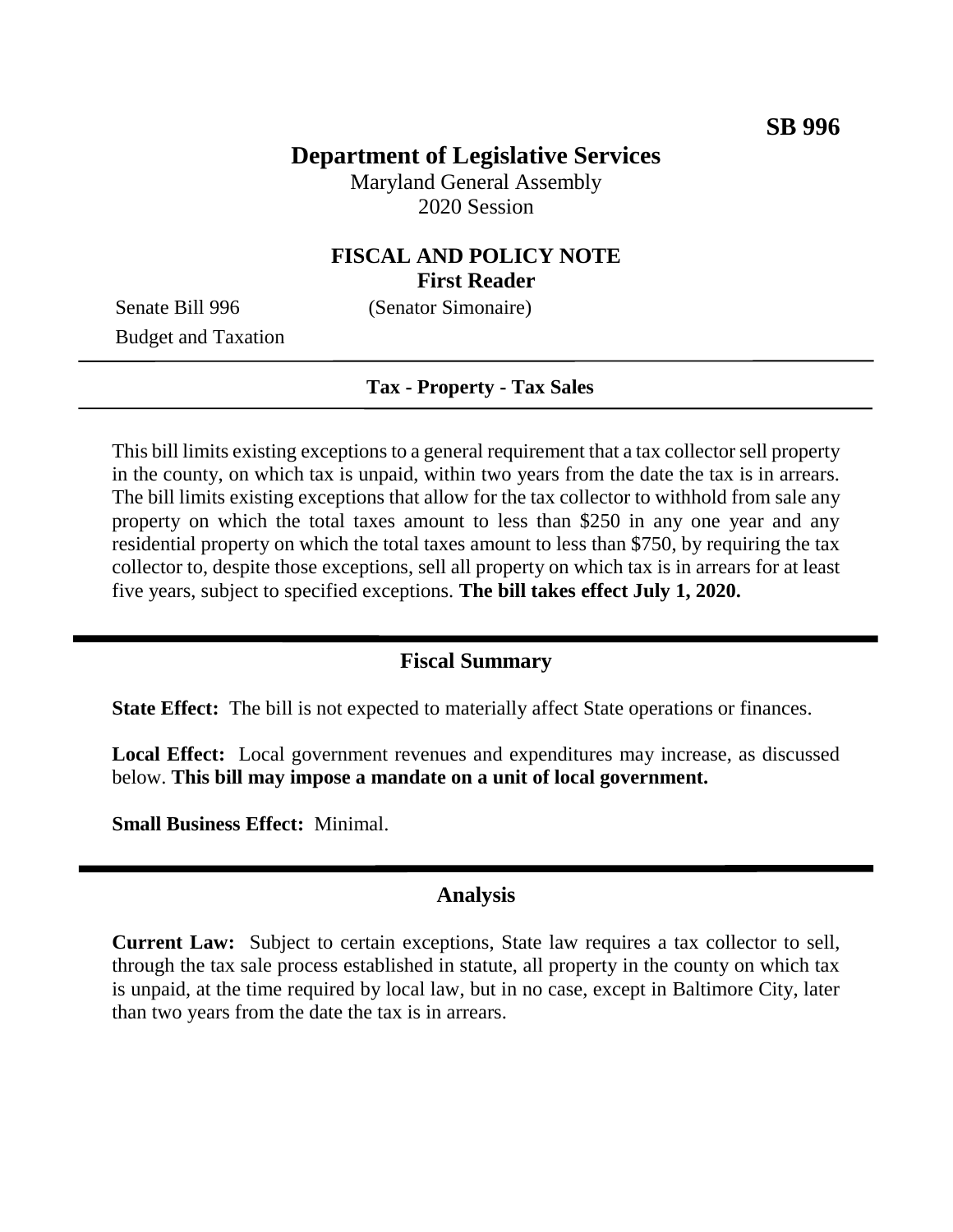However, State law includes various circumstances in which a property may or is required to be withheld from sale. Those circumstances include, among others:

- A tax collector is permitted to withhold from sale any property, when the total taxes owed on a property, including interest and penalties, amount to less than \$250 in any one year.
- A tax collector is permitted to withhold from sale any residential property, when the total taxes owed on a property, including interest and penalties, amount to less than \$750.
- A tax collector, in Baltimore City, is required to withhold from sale owner-occupied residential property when the total taxes on the property, including interest and penalties, amount to less than \$750 (this requirement, while similar to the authorization just above, is unaffected by the bill). Additionally, in Baltimore City, a collector is required to withhold from sale a residential property or a property owned by a religious group or organization that is actually and exclusively used for public religious worship, a parsonage or convent, or educational purposes, if the taxes consist of only of a lien for unpaid water and sewer charges.
- A governing body of a county or municipal corporation may withhold from sale a dwelling owned by a homeowner who is low income, at least 65 years old, or disabled if the homeowner meets eligibility criteria established by the county or municipal corporation.

**Background:** As described in the *[Report on the Task Force to Study Tax Sales in](http://dlslibrary.state.md.us/publications/Exec/DHCD/SB823Ch616HB659Ch615_2017(1-17).pdf)  [Maryland](http://dlslibrary.state.md.us/publications/Exec/DHCD/SB823Ch616HB659Ch615_2017(1-17).pdf)* (January 2018):

"The tax sale system in Maryland, like many states throughout the country, is designed for local counties to collect delinquent real property taxes and other unpaid charges owed to the counties (such as water or environmental liens), all of which are liens against the real property.

Each county in Maryland conducts an annual tax sale, whereby the tax liens are offered to the public at auction. Generally, the highest bidder in the auction pays the total amount of the tax liens to the county and receives a tax sale certificate from the county which gives the bidder the right to obtain ownership of the property by filing a tax sale foreclosure lawsuit."

For more information about the tax sale process, see the **Appendix – Tax Sale Process**.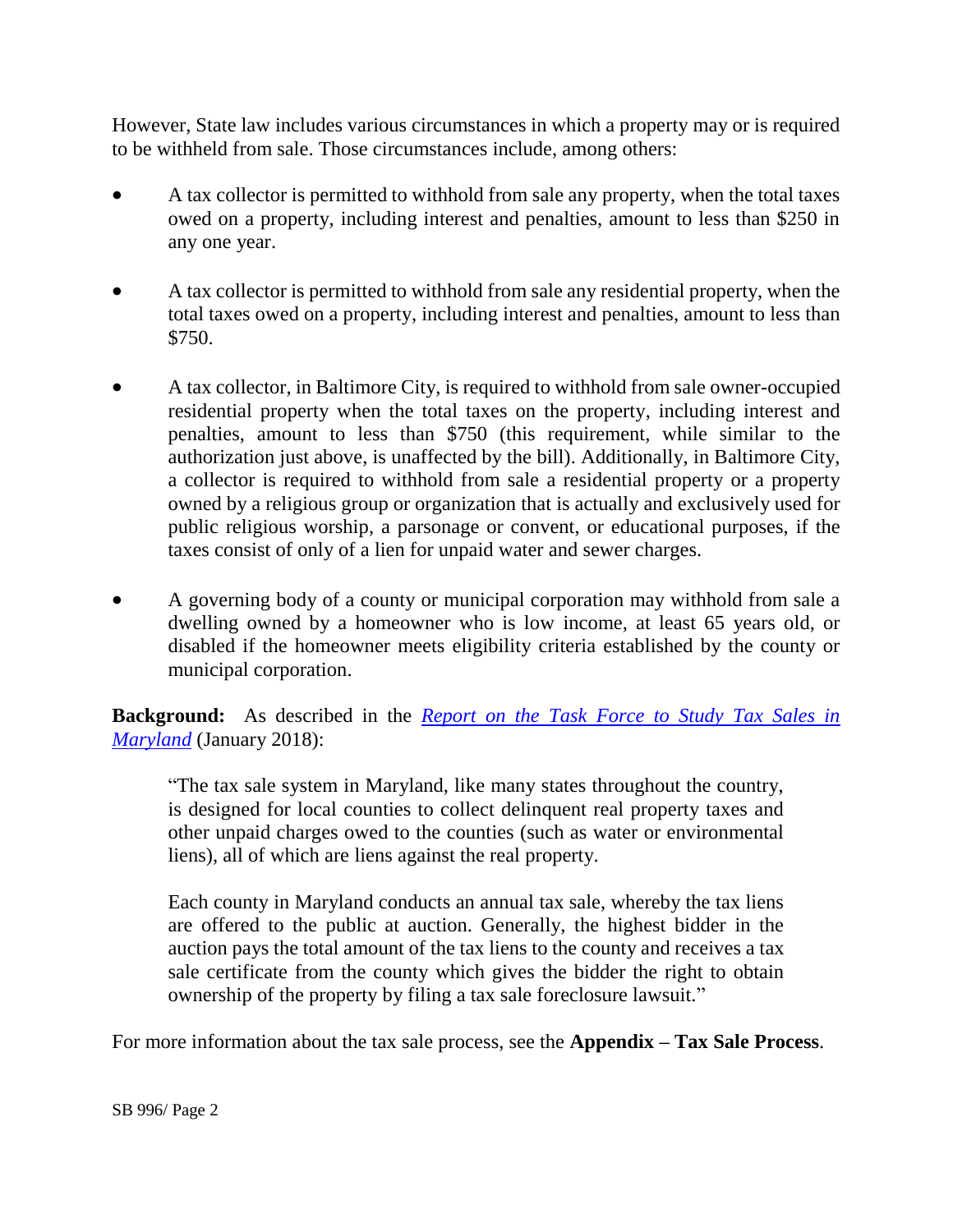**Local Revenues:** Local government revenues may increase to the extent the bill's requirement results in local governments collecting taxes and other unpaid charges that otherwise would not have been collected; however, it appears likely that any increase is relatively minimal overall, for the following reasons:

- Certain counties have indicated they do not expect to be affected by the bill, due to the fact that they do not have many properties that would be affected or the fact that under their current policies delinquent properties with arrearages under the \$250/\$750 are not withheld from sale long enough to be affected by the bill.
- Because the bill only affects properties for which delinquent taxes are under the \$250/\$750 thresholds, that amount of revenue generated per property is relatively minimal.
- At least one county has indicated that investors purchasing properties at tax sales do not typically buy properties with low dollar amount tax delinquencies that are just above the \$250/\$750 thresholds because they are typically associated with properties with low appraisals that are less marketable or less valuable for development. The same presumably could hold true for properties with tax delinquencies below the thresholds.

**Local Expenditures:** Local government expenditures may increase in certain counties for administrative expenses to identify the properties affected by the bill and/or costs associated with the sale of the properties that are not recovered through the sale. Anne Arundel County, for example, indicates that it costs approximately \$70 to advertise each property, and the county's finance office would incur costs to reprogram its current tax sale software to identify and isolate the properties affected by the bill.

# **Additional Information**

**Prior Introductions:** None.

**Designated Cross File:** HB 657 (Delegates Kipke and Chisholm) - Ways and Means.

**Information Source(s):** Anne Arundel, Baltimore, Charles, Frederick, and Montgomery counties; Maryland Association of Counties; City of Havre de Grace; Maryland Municipal League; Judiciary (Administrative Office of the Courts); State Department of Assessments and Taxation; Department of Legislative Services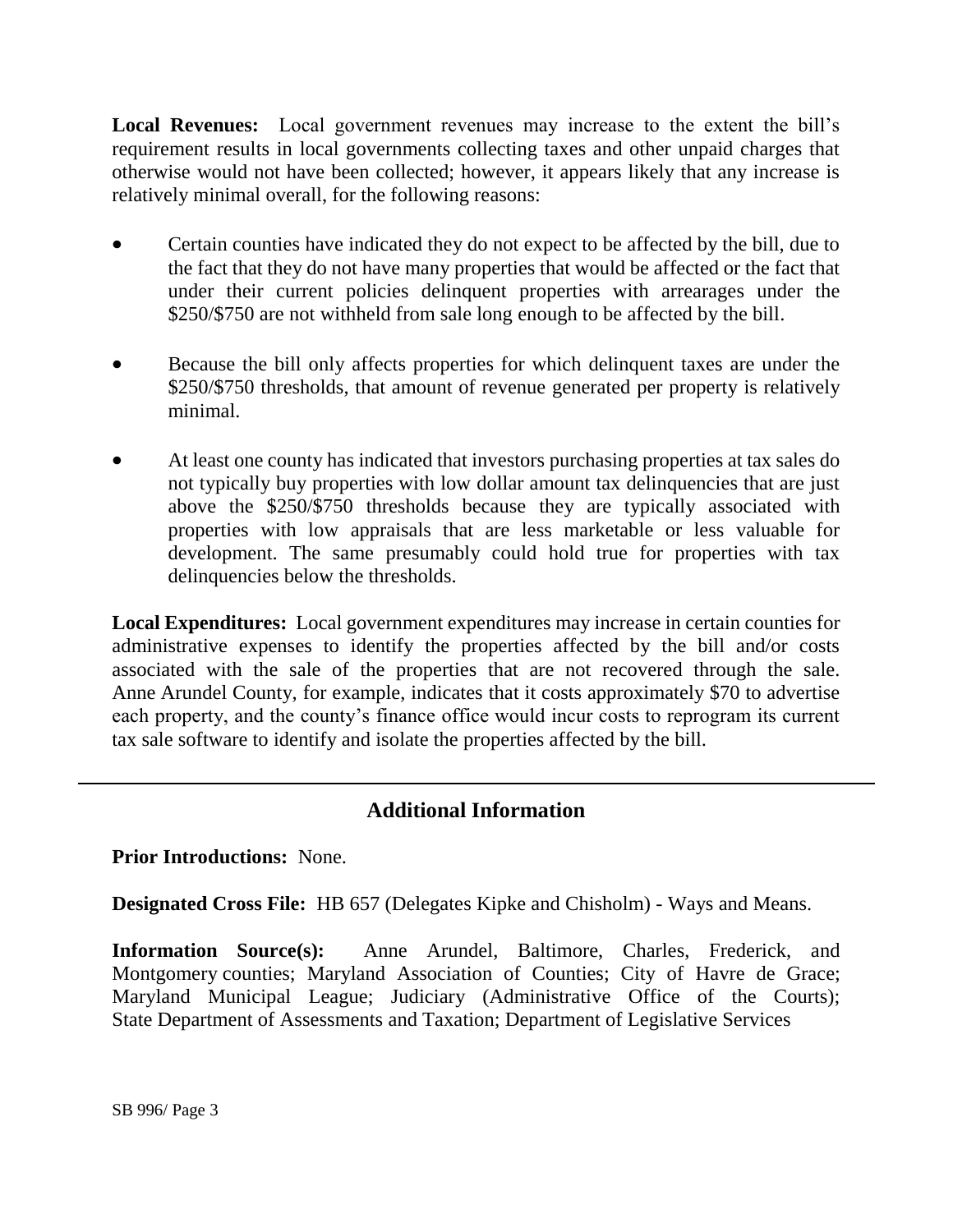**Fiscal Note History:** First Reader - March 3, 2020 rh/sdk

Analysis by: Donavan A. Ham Direct Inquiries to:

(410) 946-5510 (301) 970-5510